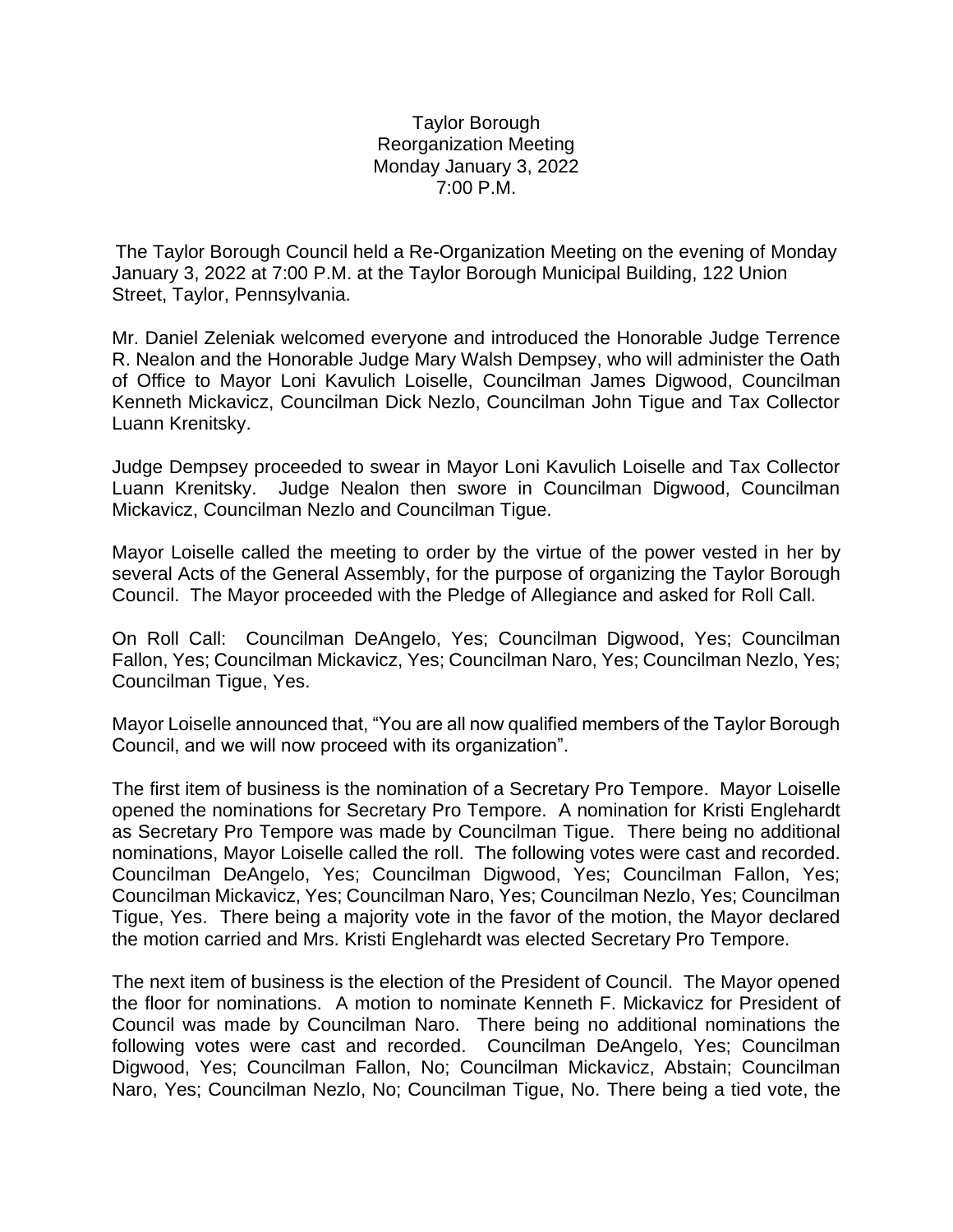Mayor stated she would vote to break the tie. She voted yes and declared Councilman Kenneth Mickavicz as President of Council. At this time, the Mayor congratulated Mr. Mickavicz and turned the meeting over to him.

Next, a motion to nominate Mr. Fran DeAngelo for Vice-President of Council was made by Councilman Digwood. There being no additional nominations the following votes were cast and recorded. Councilman DeAngelo, Abstain; Councilman Digwood, Yes; Councilman Fallon, Yes; Councilman Naro, Yes; Councilman Nezlo, Yes; Councilman Tigue, Yes.; President Mickavicz, Yes. There being a majority in favor of the motion, President Mickavicz declared Councilman DeAngelo as Vice-President of Council.

Next, a motion to nominate Mr. Daniel P. Zeleniak as the Treasurer of the Borough of Taylor was made by Councilman DeAngelo and seconded by Councilman Naro. There being no additional nominations the following votes were cast and recorded. Councilman DeAngelo, Yes; Councilman Digwood, Yes; Councilman Fallon, Yes; Councilman Naro, Yes; Councilman Nezlo, Yes; Councilman Tigue, Yes.; President Mickavicz, Yes. There being a majority vote in favor President Mickavicz declared Mr. Daniel Zeleniak as the Treasurer for the Borough of Taylor.

Next, a motion to nominate a permanent Borough Secretary. The Chairman opened the floor for nominations. A motion to appoint Mrs. Kristi Englehardt as Secretary for the Borough of Taylor was made by Councilman DeAngelo and seconded by Councilman Tigue. There being no additional nominations the following votes were cast and recorded. Councilman DeAngelo, Yes; Councilman Digwood, Yes; Councilman Fallon, Yes; Councilman Naro, Yes; Councilman Nezlo, Yes; Councilman Tigue, Yes.; President Mickavicz, Yes. There being a majority vote in favor President Mickavicz declared Mrs. Kristi Englehardt as the Secretary for the Borough of Taylor.

Next, a motion to nominate the Law Firm of William T. Jones and Howard C. Terreri to be Solicitor for the Borough of Taylor at an annual retainer of \$31,732.00 was made by Councilman Digwood and seconded by Councilman Naro. There being no additional nominations the following votes were cast and recorded. Councilman DeAngelo, Yes; Councilman Digwood, Yes; Councilman Fallon, Yes; Councilman Naro, Yes; Councilman Nezlo, Yes; Councilman Tigue, Yes.; President Mickavicz, Yes. There being a majority vote in favor President Mickavicz declared the Law Firm of William T. Jones and Howard C. Terreri are appointed for the Solicitor for the Borough of Taylor.

Next, a motion to nominate PennEastern Engineers, LLC to be the Engineer for the Borough of Taylor was made by Councilman Fallon and seconded by Councilman DeAngelo. There being no additional nominations the following votes were cast and recorded. Councilman DeAngelo, Yes; Councilman Digwood, Yes; Councilman Fallon, Yes; Councilman Naro, Yes; Councilman Nezlo, Yes; Councilman Tigue, Yes.; President Mickavicz, Yes. There being a majority vote in favor President Mickavicz declared PennEastern Engineers, LLC to be the Engineers for the Borough of Taylor.